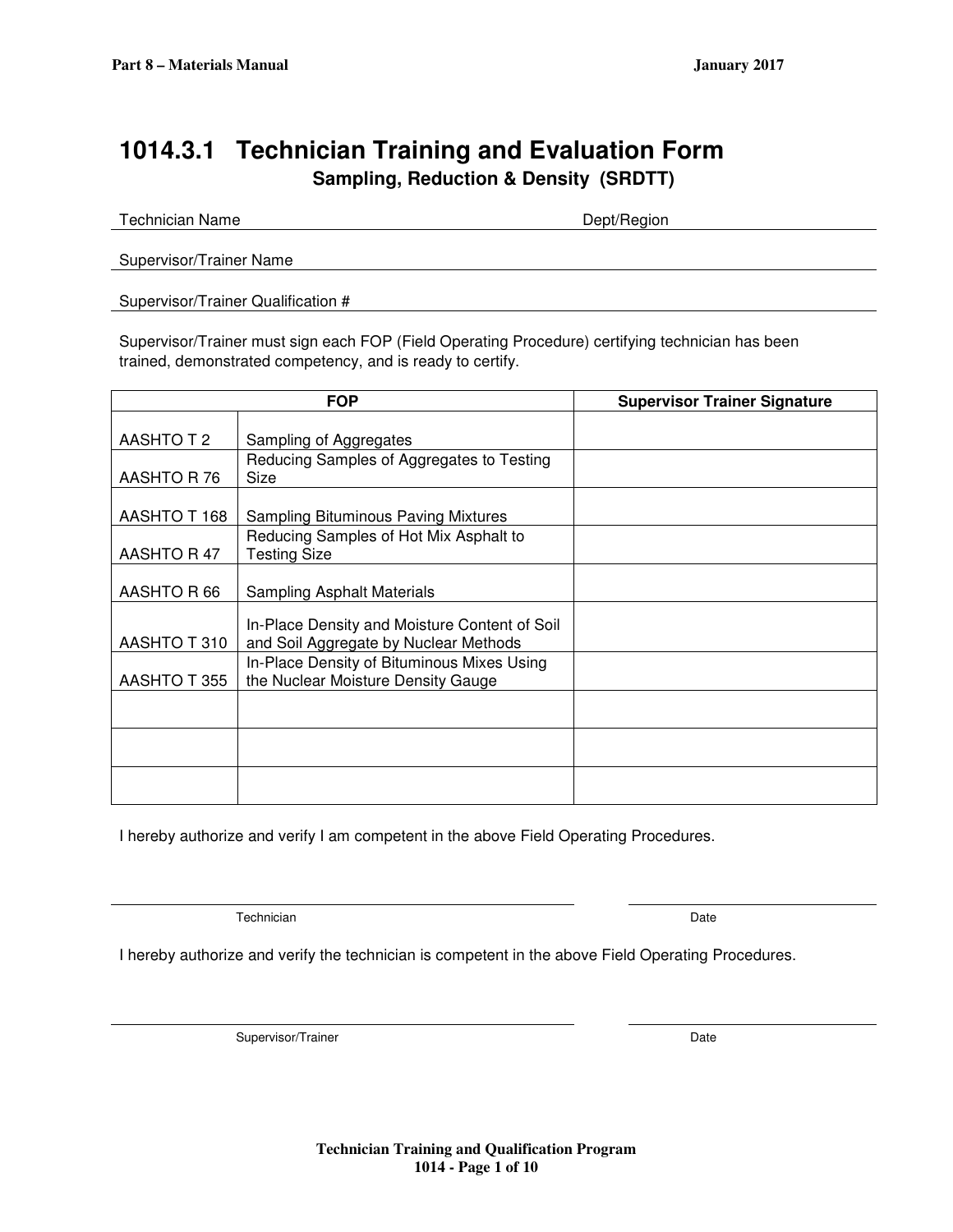## **1014.3.2 Technician Training and Evaluation Form Concrete Testing Technician (CTT)**

Technician Name **Dept/Region** 

Supervisor/Trainer Name

Supervisor/Trainer Qualification #

Supervisor/Trainer must sign each FOP (Field Operating Procedure) certifying technician has been trained, demonstrated competency, and is ready to certify.

|              | <b>FOP</b>                                    | <b>Supervisor Trainer Signature</b> |
|--------------|-----------------------------------------------|-------------------------------------|
|              |                                               |                                     |
| WAQTC TM 2   | <b>Sampling Freshly Mixed Concrete</b>        |                                     |
|              | Temperature of Freshly Mixed Portland         |                                     |
| AASHTO T 309 | <b>Cement Concrete</b>                        |                                     |
|              |                                               |                                     |
| AASHTO T 119 | Slump of Hydraulic Cement Concrete            |                                     |
|              | Density (Unit Weight), Yield, and Air Content |                                     |
| AASHTO T 121 | (Gravimetric) of Concrete                     |                                     |
|              | Air Content of Freshly Mixed Concrete by the  |                                     |
| AASHTO T 152 | <b>Pressure Method</b>                        |                                     |
|              | Making and Curing Concrete Test Specimens     |                                     |
| AASHTO T 23  | in the Field                                  |                                     |
|              |                                               |                                     |
|              |                                               |                                     |
|              |                                               |                                     |
|              |                                               |                                     |
|              |                                               |                                     |
|              |                                               |                                     |
|              |                                               |                                     |
|              |                                               |                                     |

I hereby authorize and verify I am competent in the above Field Operating Procedures.

Technician Date and Contract the Contract of the Contract of the Contract of the Date Date

I hereby authorize and verify the technician is competent in the above Field Operating Procedures.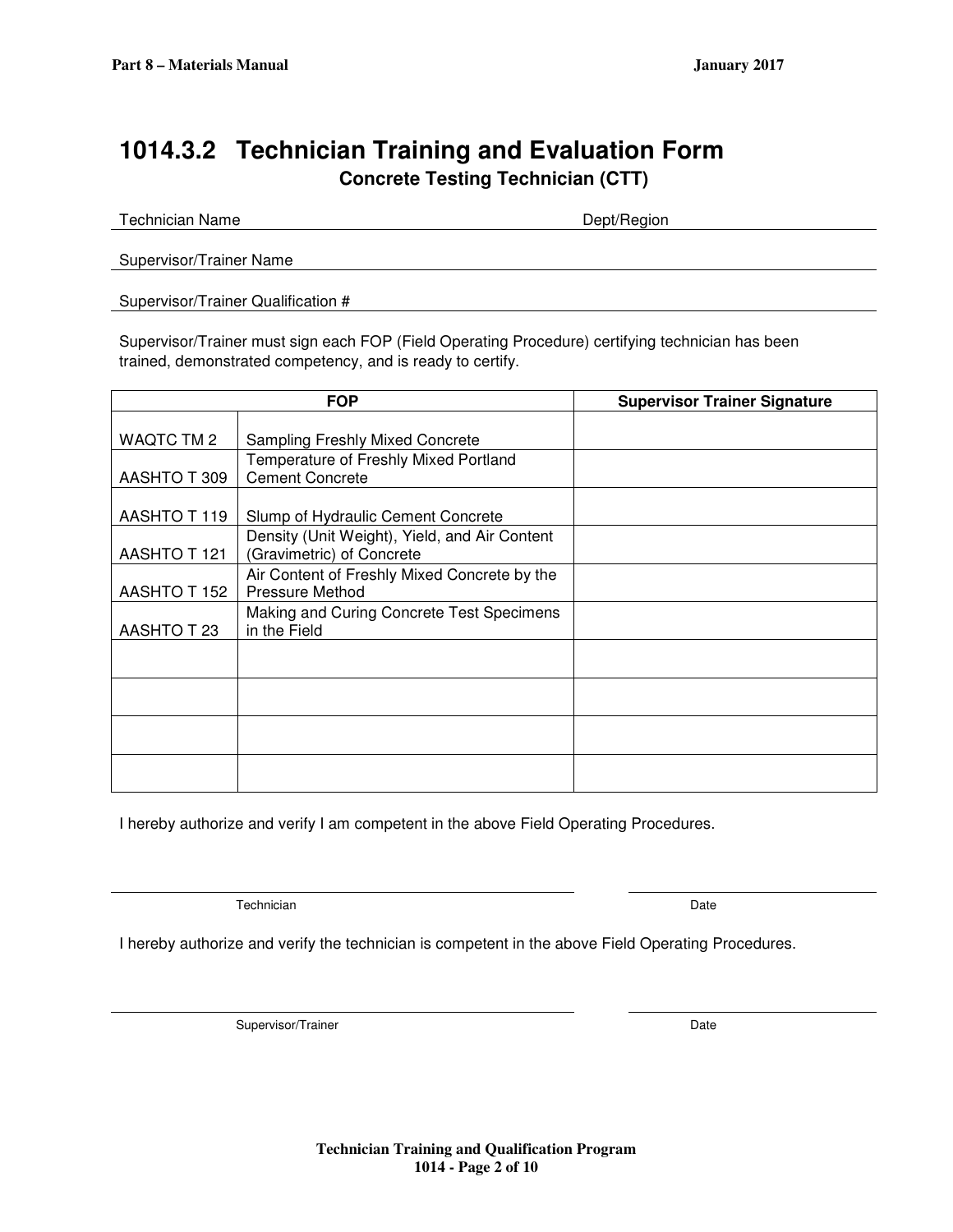# **1014.3.3 Technician Training and Evaluation Form Aggregate Plus Testing Technician (AgTT Plus)**

| <b>Technician Name</b>             | Dept/Region |  |
|------------------------------------|-------------|--|
|                                    |             |  |
| Supervisor/Trainer Name            |             |  |
| Supervisor/Trainer Qualification # |             |  |

Supervisor/Trainer must sign each FOP (Field Operating Procedure) certifying technician has been trained, demonstrated competency, and is ready to certify.

|              | <b>FOP</b>                                                                             | <b>Supervisor Trainer Signature</b> |
|--------------|----------------------------------------------------------------------------------------|-------------------------------------|
| AASHTO T 2   | Sampling of Aggregates                                                                 |                                     |
| AASHTO R76   | Reducing Samples of Aggregates to Testing<br>Size                                      |                                     |
| AASHTO T 255 | <b>Total Evaporable Moisture Content of</b><br>Aggregate by Drying                     |                                     |
| AASHTO T 27  | Sieve Analysis of fine and Coarse Aggregates                                           |                                     |
| AASHTO T 11  | Materials Finer than No. 200 Sieve in Mineral<br>Aggregate by Washing                  |                                     |
| AASHTO T335  | Determining the Percentage of Fracture in<br>Coarse Aggregate                          |                                     |
| AASHTO T 176 | Plastic Fines in Graded Aggregates and Soils<br>by the use of the Sand Equivalent Test |                                     |
| AASHTO T 85  | Specific Gravity and Absorption of Coarse<br>Aggregate                                 |                                     |
| WAQTC TM 19  | Bulk Density ("Unit Weight") and Voids in<br>Aggregate                                 |                                     |
|              |                                                                                        |                                     |

I hereby authorize and verify I am competent in the above Field Operating Procedures.

Technician Date

I hereby authorize and verify the technician is competent in the above Field Operating Procedures.

Supervisor/Trainer Date Date of the United States of the United States of the United States of the United States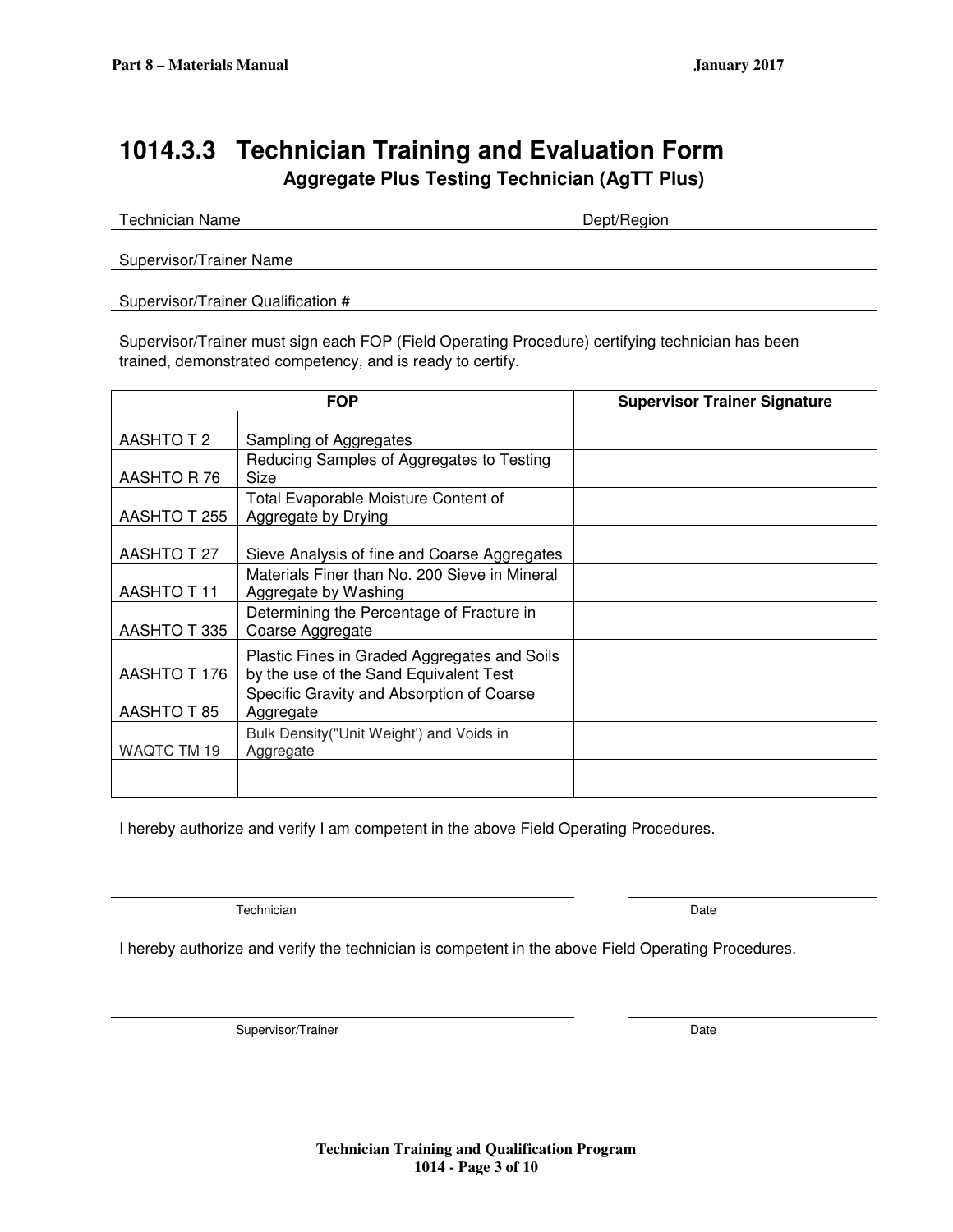# **1014.3.4 Technician Training and Evaluation Form Asphalt Testing Technician (AsTT) II**

Technician Name **Dept/Region** 

Supervisor/Trainer Name

Supervisor/Trainer Qualification #

Supervisor/Trainer must sign each FOP (Field Operating Procedure) certifying technician has been trained, demonstrated competency, and is ready to certify.

|                     | <b>FOP</b>                                    | <b>Supervisor Trainer Signature</b> |
|---------------------|-----------------------------------------------|-------------------------------------|
| <b>AASHTO T 168</b> | Sampling Bituminous Paving Mixtures           |                                     |
|                     | Reducing Samples of Hot Mix Asphalt to        |                                     |
| AASHTO R 47         | <b>Testing Size</b>                           |                                     |
|                     | Moisture Content of Hot Mix Asphalt (HMA) by  |                                     |
| AASHTO T 329        | Oven Method                                   |                                     |
|                     | Determining the Asphalt Binder Content of     |                                     |
| AASHTO T 308        | Hot Mix Asphalt (HMA) by the Ignition Method  |                                     |
|                     | Theoretical Maximum Specific Gravity and      |                                     |
|                     | Density of Hot Mix Asphalt (HMA) Paving       |                                     |
| AASHTO T 209        | <b>Mixtures</b>                               |                                     |
|                     | Bulk Specific Gravity of Compacted Hot Mix    |                                     |
|                     | Asphalt (HMA) Mixtures Using Saturated        |                                     |
| AASHTO T 166        | Surface-Dry Specimens                         |                                     |
| AASHTO R 66         | <b>Sampling Asphalt Materials</b>             |                                     |
| AASHTO T 30         | Mechanical Analysis of Extracted Aggregate    |                                     |
|                     | Standard Method of Test for Preparing and     |                                     |
|                     | Determining the Density of the Hot Mix        |                                     |
|                     | Asphalt (HMA) Specimens by Means of the       |                                     |
| AASHTO T 312        | Superpave Gyratory Compactor                  |                                     |
|                     |                                               |                                     |
|                     |                                               |                                     |
| WAQTC TM 13         | Volumetric Properties of Hot Mix Ashalt (HMA) |                                     |

I hereby authorize and verify I am competent in the above Field Operating Procedures.

Technician Date

I hereby authorize and verify the technician is competent in the above Field Operating Procedures.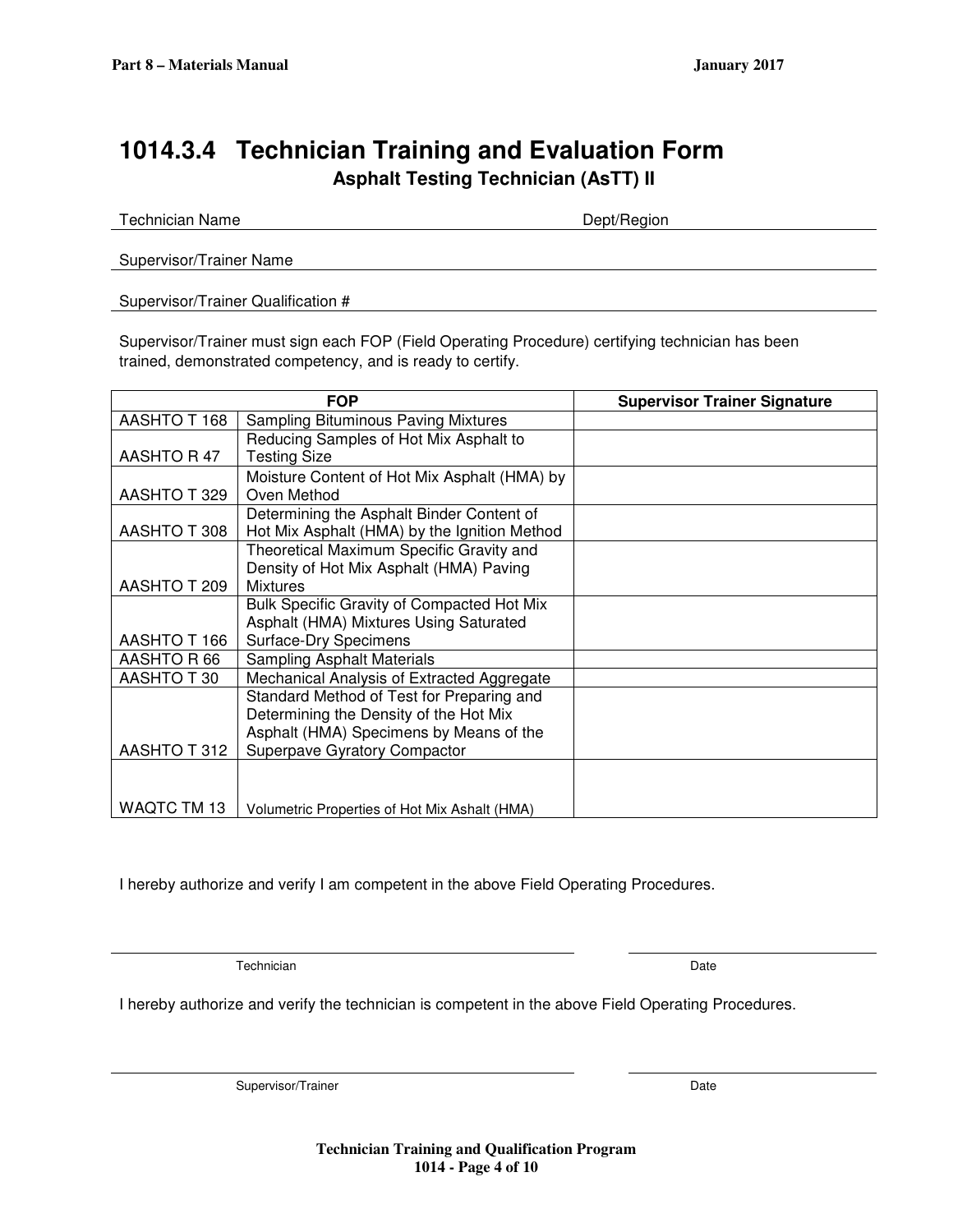# **1014.3.5 Technician Training and Evaluation Form**

**Embankment PlusTesting Technician (EbTT Plus)** 

Technician Name **Dept/Region** 

Supervisor/Trainer Name

Supervisor/Trainer Qualification #

Supervisor/Trainer must sign each FOP (Field Operating Procedure) certifying technician has been trained, demonstrated competency, and is ready to certify.

|                     | <b>FOP</b>                                                                                         | <b>Supervisor Trainer Signature</b> |
|---------------------|----------------------------------------------------------------------------------------------------|-------------------------------------|
| AASHTO T 255        | Total Evaporable Moisture Content of<br>Aggregate by Drying                                        |                                     |
| AASHTO T 265        | Laboratory Determination of Moisture Content<br>of Soils                                           |                                     |
| AASHTO T 99         | Moisture-Density Relations of Soils Using a<br>2.5-kg (5.5-lb) Rammer and a 305 mm (12-in)<br>Drop |                                     |
| AASHTO T 180        | Moisture-Density Relations of Soils Using a<br>4.54-kg (10-lb) Rammer and a 457 mm (18-in)<br>Drop |                                     |
| AASHTO T 272        | Family of Curves - One-Point Method                                                                |                                     |
| AASHTO T 85         | Specific Gravity and Absorption of Coarse<br>Aggregate                                             |                                     |
| ANNEX<br>T99 / T180 | Correction of Maximum Dry Density and<br>Optimum Moisture for Oversized Particles                  |                                     |
| <b>AASHTO T 89</b>  | Determining the Liquid Limit of Soils                                                              |                                     |
| AASHTO T 90         | Determining the Plastic Limit and Plasticity<br><b>Index of Soils</b>                              |                                     |
| AASHTO R75          | Developing a Family of Curves                                                                      |                                     |
|                     |                                                                                                    |                                     |

I hereby authorize and verify I am competent in the above Field Operating Procedures.

Technician Date

I hereby authorize and verify the technician is competent in the above Field Operating Procedures.

Supervisor/Trainer Date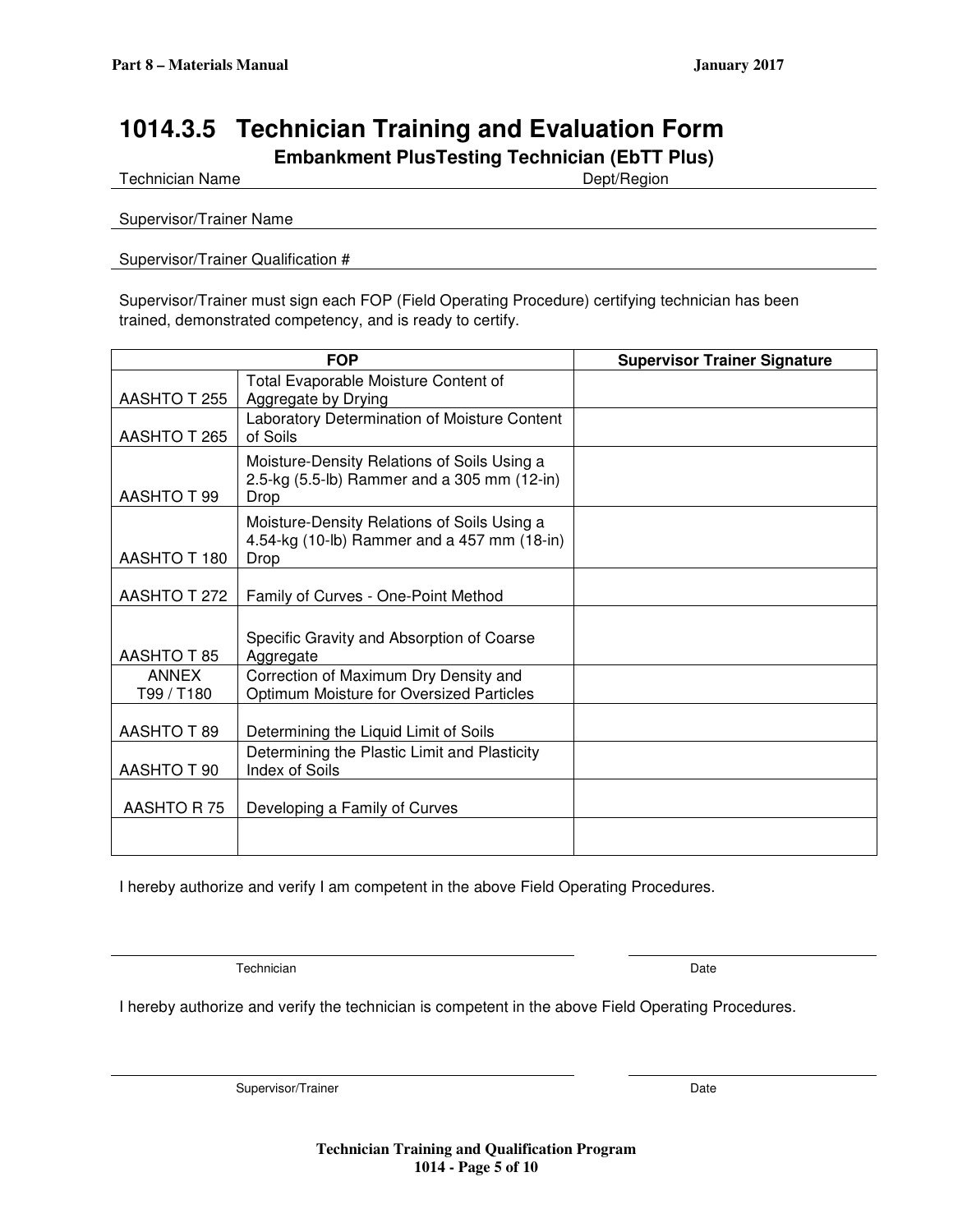# **1014.3.6 Technician Training and Evaluation Form Concrete Strength Testing Technician (CsTT)**

Technician Name **Dept/Region** 

Supervisor/Trainer Name

Supervisor/Trainer Qualification #

Supervisor/Trainer must sign each FOP (Field Operating Procedure) certifying technician has been trained, demonstrated competency, and is ready to certify.

|                    | <b>FOP</b>                                                                                                | <b>Supervisor Trainer Signature</b> |
|--------------------|-----------------------------------------------------------------------------------------------------------|-------------------------------------|
| AASHTO T 23        | Method of Making and Curing Concrete Test<br>specimens in the field                                       |                                     |
| AASHTO T 22        | Compressive Strength of Cylindrical Concrete<br>Specimens                                                 |                                     |
| AASHTO T 97        | Flexural Strength of Concrete (Using Simple<br>beam with Third-Point Loading)                             |                                     |
| AASHTO R 231       | <b>Capping Concrete Test Specimens</b>                                                                    |                                     |
| <b>ASTM C 1231</b> | Use of Unbonded Caps in Determination of<br><b>Compressive Strength of Hardened Concrete</b><br>Cylinders |                                     |
|                    |                                                                                                           |                                     |
|                    |                                                                                                           |                                     |

I hereby authorize and verify I am competent in the above Field Operating Procedures.

Technician Date **Date of the Contract of the Contract of the Contract of the Contract of the Date** 

|  | I hereby authorize and verify the technician is competent in the above Field Operating Procedures. |
|--|----------------------------------------------------------------------------------------------------|
|  |                                                                                                    |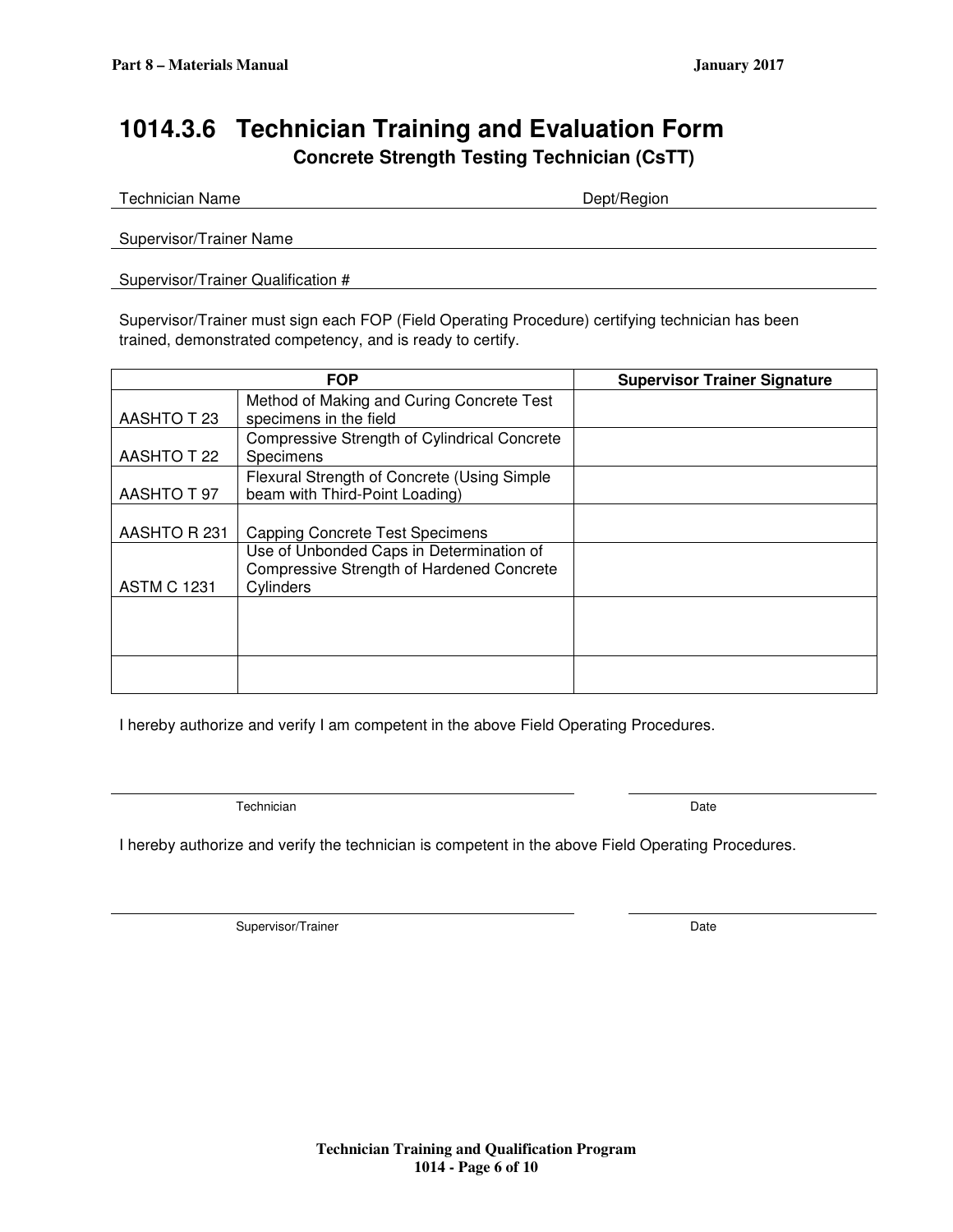# **1014.3.7 Technician Training and Evaluation Form Laboratory Testing Technician (LbTT)**

Technician Name **Dept/Region** 

Supervisor/Trainer Name

Supervisor/Trainer Qualification #

Supervisor/Trainer must sign each FOP (Field Operating Procedure) certifying technician has been trained, demonstrated competency, and is ready to certify.

|                   | <b>FOP</b>                                 | <b>Supervisor Trainer Signature</b> |
|-------------------|--------------------------------------------|-------------------------------------|
|                   | Bulk Density ("Unit Weight") and Voids in  |                                     |
| WAQTC TM 19       | Aggregate                                  |                                     |
|                   | Organic Impurities in Fine Aggregate for   |                                     |
| AASHTO T 21       | Concrete                                   |                                     |
|                   | Specific Gravity and Absorption of fine    |                                     |
| AASHTO T 84       | Aggregate                                  |                                     |
|                   | Resistance to Abrasion of Small-Size and   |                                     |
| AASHTO T 96 /     | Large-Size Coarse Aggregate by use of the  |                                     |
| <b>ASTM C 353</b> | Los Angeles Machine                        |                                     |
|                   | Soundness of Aggregate by use of Sodium    |                                     |
| AASHTO T 104      | Sulfate of Magnesium Sulfate               |                                     |
|                   | Clay Lumps and Friable Particles in        |                                     |
| AASHTO T 112      | Aggregates                                 |                                     |
|                   |                                            |                                     |
| AASHTO T 113      | Lightweight Pieces in Aggregate            |                                     |
|                   |                                            |                                     |
| AASHTO T 193      | California Bearing Ratio of Soils          |                                     |
| AASHTO T 304      | Uncompacted Void Content of Fine Aggregate |                                     |
|                   |                                            |                                     |
|                   |                                            |                                     |
|                   |                                            |                                     |
|                   |                                            |                                     |

I hereby authorize and verify I am competent in the above Field Operating Procedures.

Technician Date

I hereby authorize and verify the technician is competent in the above Field Operating Procedures.

Supervisor/Trainer Date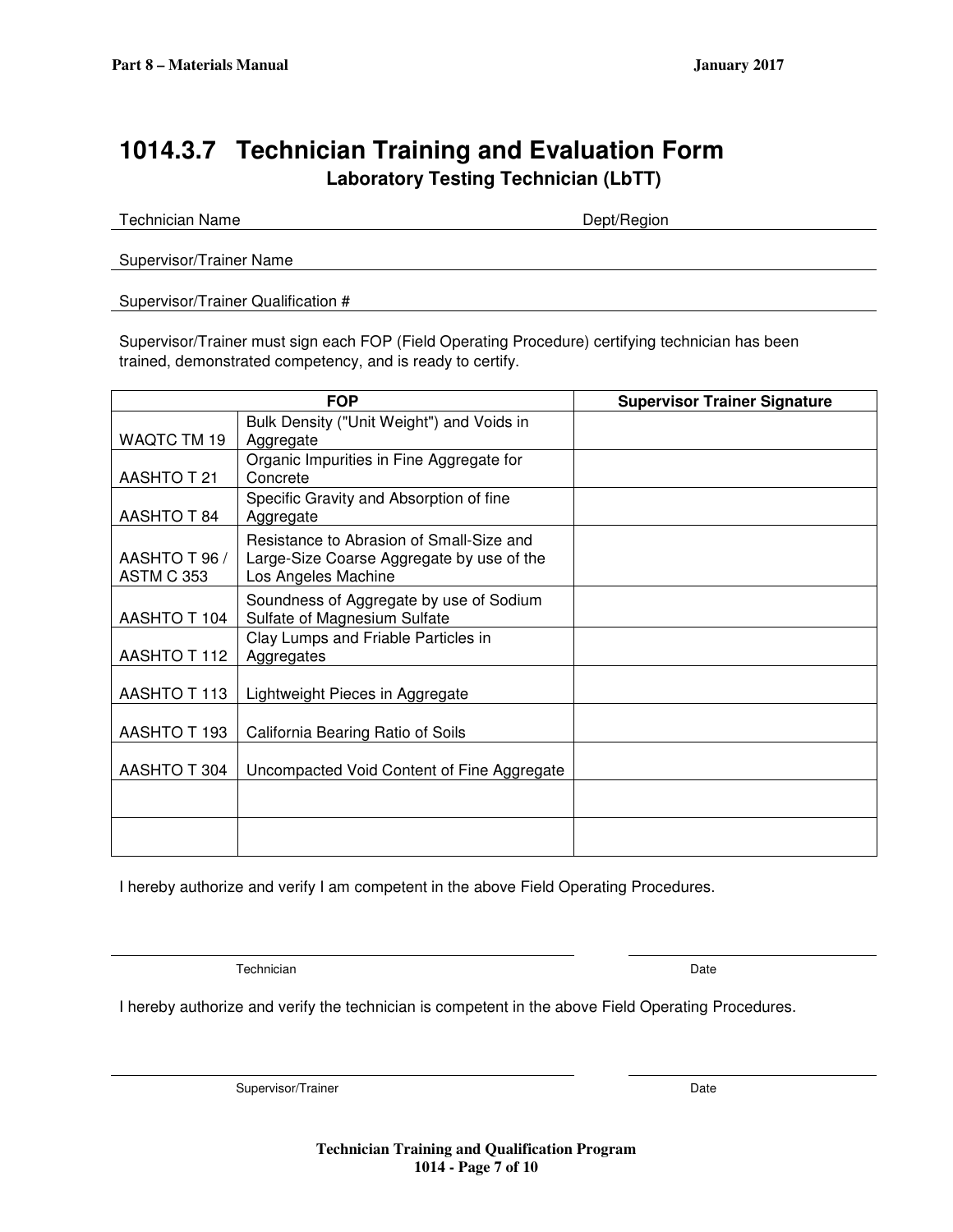# **1014.3.8 Technician Training and Evaluation Form Superpave**

Technician Name **Dept/Region** 

Supervisor/Trainer Name

Supervisor/Trainer Qualification #

Supervisor/Trainer must sign each FOP (Field Operating Procedure) certifying technician has been trained, demonstrated competency, and is ready to certify.

|                                 | <b>FOP</b>                                                                                                                                         | <b>Supervisor Trainer Signature</b> |
|---------------------------------|----------------------------------------------------------------------------------------------------------------------------------------------------|-------------------------------------|
| AASHTO R 30/<br>UDOT MOI 8-988  | Guidelines for Laboratory Mixing of Hot Mix<br>Asphalt (HMA) and Mixture Conditioning of<br><b>HMA</b>                                             |                                     |
| AASHTO T 312                    | Standard Method for Preparing and<br>Determining the Density of hot Mix Asphalt<br>(HMA) Specimens by Means of the<br>Superpave Gyratory Compactor |                                     |
| AASHTO M 323                    | <b>Standard Specification for Superpave</b><br>Volumetric Mix Design                                                                               |                                     |
| AASHTO R35                      | <b>Standard Practice for Superpave Volumetric</b><br>Mix Design                                                                                    |                                     |
| AASHTO T 283                    | Resistance of Compacted Bituminous<br>Mixtures to Moisture Induced Damage                                                                          |                                     |
| AASHTO T 324/<br>UDOT MOI 9-990 | Hamburg Wheel-Track Testing of<br>Compacted Hot Mix Asphalt (HMA)                                                                                  |                                     |
| AASHTO M 325                    | <b>Standard Specification for Stone Matrix</b><br>Asphalt (SMA)                                                                                    |                                     |
| AASHTO R 46                     | <b>Standard Practice for Designing Stone</b><br>Matrix Asphalt (SMA)                                                                               |                                     |
| AASHTO T 305                    | Standard method of Test for Determination<br>of Draindown Characteristics in<br><b>Uncompacted Asphalt Mixtures</b>                                |                                     |

I hereby authorize and verify I am competent in the above Field Operating Procedures.

Technician Date

I hereby authorize and verify the technician is competent in the above Field Operating Procedures.

Supervisor/Trainer Date